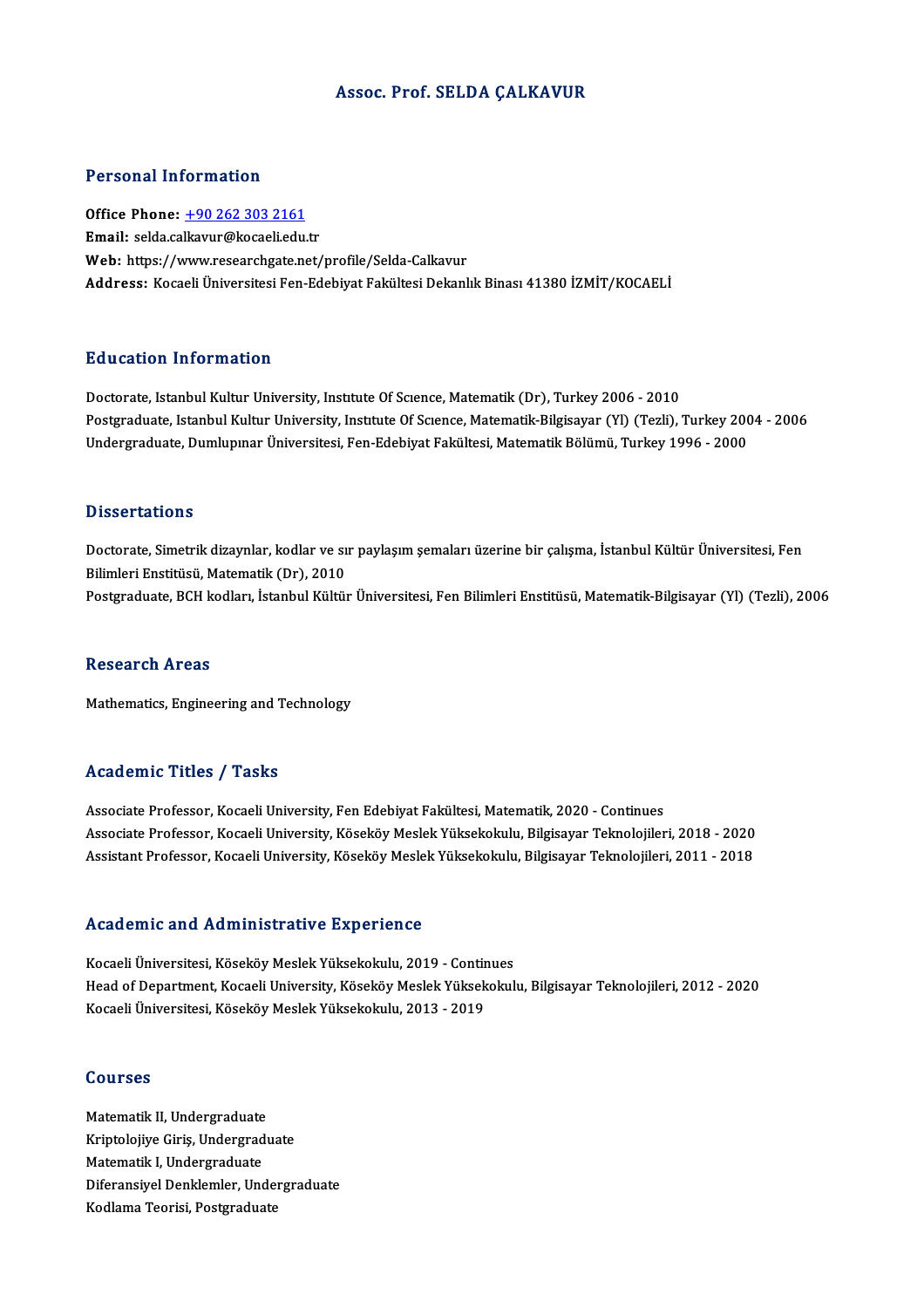Yüksek Lisans Seminer, Postgraduate<br>Matematik L Undergraduate Yüksek Lisans Seminer, Post<sub>i</sub><br>Matematik I, Undergraduate<br>Diferensivel Denklemler, Une Yüksek Lisans Seminer, Postgraduate<br>Matematik I, Undergraduate<br>Diferansiyel Denklemler, Undergraduate<br>Kodlama Teorisine Ciris, Undergraduate Matematik I, Undergraduate<br>Diferansiyel Denklemler, Undergraduate<br>Kodlama Teorisine Giriş, Undergraduate<br>Urmanlık Alan Dergi, Pestsraduate Diferansiyel Denklemler, Undergrad<br>Kodlama Teorisine Giriş, Undergrad<br>Uzmanlık Alan Dersi, Postgraduate<br>Lineer Cebir, Undergraduate Kodlama Teorisine Giriş, Undergraduate<br>Uzmanlık Alan Dersi, Postgraduate<br>Lineer Cebir, Undergraduate Uzmanlık Alan Dersi, Postgraduate<br>Lineer Cebir, Undergraduate<br>Matematik II, Undergraduate<br>Lineer Cebir, Undergraduate Lineer Cebir, Undergraduate<br>Matematik II, Undergraduate<br>Lineer Cebir, Undergraduate<br>Matematik I, Undergraduate Matematik II, Undergraduate<br>Lineer Cebir, Undergraduate<br>Matematik I, Undergraduate<br>Lineer Cebir, Undergraduate Matematik I, Undergraduate<br>Lineer Cebir, Undergraduate Matematik I, Undergraduate<br>Lineer Cebir, Undergraduate<br>Diferensiyel Denklemler, Undergraduate<br>Diferensiyel Denklemler, Undergraduate Lineer Cebir, Undergraduate<br>Diferensiyel Denklemler, Undergraduate<br>Diferensiyel Denklemler, Undergraduate<br>Diferensiyel Denklemler, Undergraduate Diferensiyel Denklemler, Undergraduate<br>Diferensiyel Denklemler, Undergraduate<br>Diferensiyel Denklemler, Undergraduate<br>Matematik L Undergraduate Diferensiyel Denklemler, Undergraduate<br>Diferensiyel Denklemler, Undergraduate<br>Matematik I, Undergraduate Diferensiyel Denklemler, Undergraduate<br>Matematik I, Undergraduate<br>Diferensiyel Denklemler, Undergraduate<br>Diferensiyel Denklemler, Undergraduate Matematik I, Undergraduate<br>Diferensiyel Denklemler, Undergraduate<br>Diferensiyel Denklemler, Undergraduate<br>Matematik I, Undergraduate Diferensiyel Denklemler, Unc<br>Diferensiyel Denklemler, Unc<br>Matematik I, Undergraduate<br>Kesikli Matematik, Undergras Diferensiyel Denklemler, Undergra<br>Matematik I, Undergraduate<br>Kesikli Matematik, Undergraduate<br>Matematik I, Undergraduate Matematik I, Undergraduate<br>Kesikli Matematik, Undergrad<br>Matematik I, Undergraduate<br>Kodlama Teerisi, Destanadua Kesikli Matematik, Undergradua<br>Matematik I, Undergraduate<br>Kodlama Teorisi, Postgraduate Kodlama Teorisi, Postgraduate<br>Advising Theses

Çalkavur S., Sır Görüntü Paylaşım Şemaları Üzerine Bir Çalışma, Postgraduate, F.Molla(Student), 2018

### **Jury Memberships**

DoctoralExamination,DoctoralExamination,SakaryaÜniversitesi, July,2020 Jury Trembersmps<br>Doctoral Examination, Doctoral Examination, Sakarya Üniversitesi, July, 2020<br>Appointment Academic Staff, Appointment Academic Staff, Kocaeli Üniversitesi, June, 2020<br>Appointment Academic Staff, Appointment Doctoral Examination, Doctoral Examination, Sakarya Üniversitesi, July, 2020<br>Appointment Academic Staff, Appointment Academic Staff, Kocaeli Üniversitesi, June, 2020<br>Appointment Academic Staff, Appointment Academic Staff, Appointment Academic Staff, Appointment Academic Staff, Koc<br>Appointment Academic Staff, Appointment Academic Staff, Koc<br>Post Graduate, Post Graduate, Kocaeli Üniversitesi, May, 2018<br>Postoral Examination, Dostoral Examinati Appointment Academic Staff, Appointment Academic Staff, Kocaeli Üniversitesi, September, 2019<br>Post Graduate, Post Graduate, Kocaeli Üniversitesi, May, 2018<br>Doctoral Examination, Doctoral Examination, Sakarya Üniversitesi, Post Graduate, Post Graduate, Sakarya Üniversitesi, January, 2018

# Post Graduate, Post Graduate, Sakarya Universitesi, January, 2018<br>Articles Published in Journals That Entered SCI, SSCI and AHCI Indexes

|      | Articles Published in Journals That Entered SCI, SSCI and AHCI Indexes       |
|------|------------------------------------------------------------------------------|
| L    | Public-Key Cryptosystems and Bounded Distance Decoding of Linear Codes       |
|      | Calkavur S.                                                                  |
|      | Entropy, vol. 24, no. 4, pp. 498-508, 2022 (Journal Indexed in SCI Expanded) |
| Н.   | Secret Sharing, Zero Sum Sets, and Hamming Codes                             |
|      | Calkavur S. Solé P                                                           |
|      | MATHEMATICS, vol.8, pp.1644-1651, 2020 (Journal Indexed in SCI)              |
| III. | A New Secret Sharing Scheme Based on Polynomials over Finite Fields          |
|      | Çalkavur S., Solé P., Bonnecaze A.                                           |
|      | MATHEMATICS, vol.8, pp.1-5, 2020 (Journal Indexed in SCI)                    |
| IV.  | Some multisecret-sharing schemes over finite fields,                         |
|      | Calkavur S., Solé P.                                                         |
|      | MATHEMATICS, vol.8, pp.272-278, 2020 (Journal Indexed in SCI)                |
|      |                                                                              |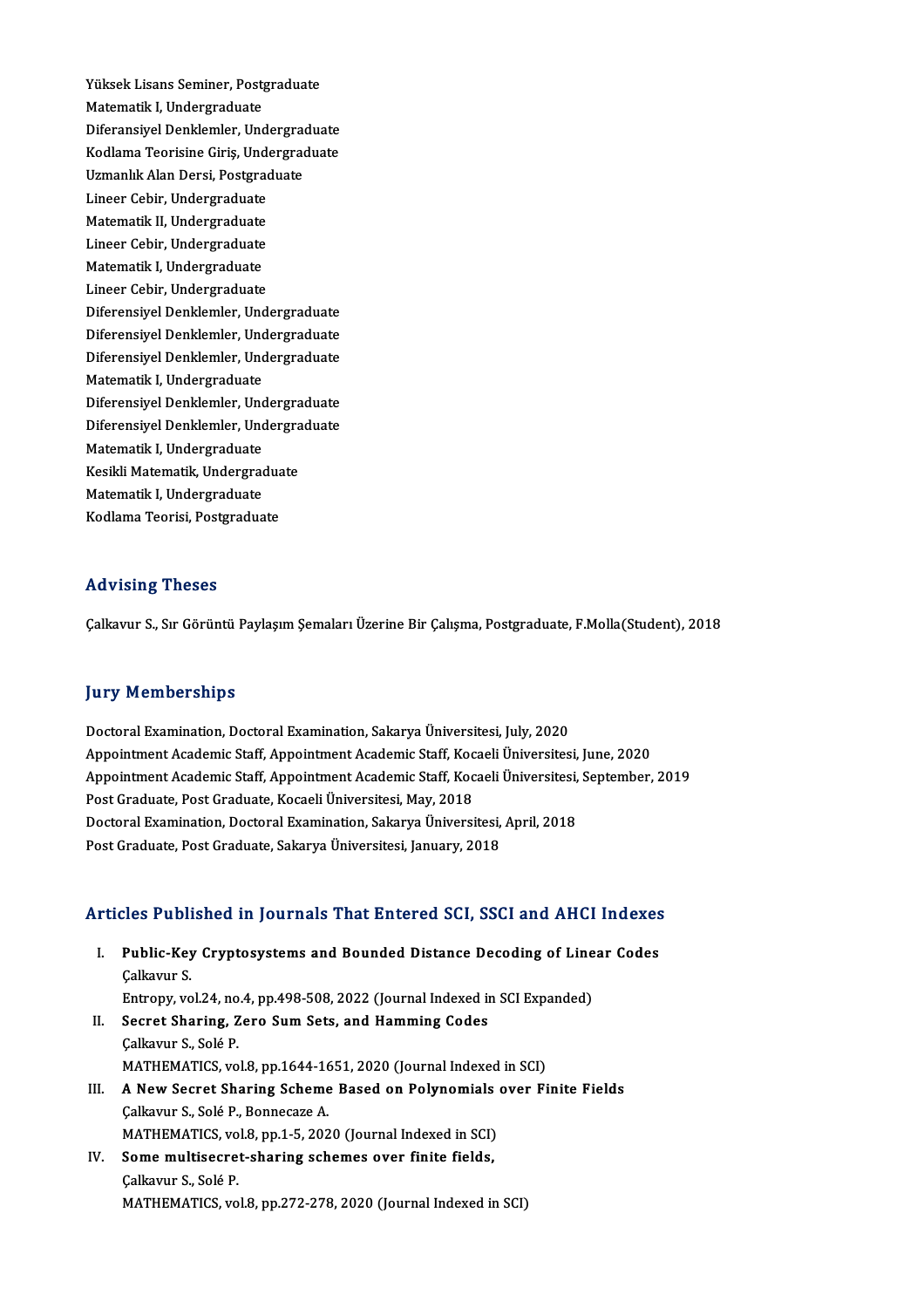- V. A Multisecret-Sharing Scheme Based on LCD Codes<br>Alahmadi A Altassan A Alkanani A CALKAVUD S. Sheath Alahmadi A., Altassan A., AlKenani A., ÇALKAVUR S., Shoaib H., Sole P.<br>MATHEMATICS. vol.8, no.2, 2020 (Journal Indexed in SCI) A Multisecret-Sharing Scheme Based on LCD Codes<br>Alahmadi A., Altassan A., AlKenani A., ÇALKAVUR S., Shoaib<br>MATHEMATICS, vol.8, no.2, 2020 (Journal Indexed in SCI)<br>Self dual sades and exthesenal matrices ever large Alahmadi A., Altassan A., AlKenani A., ÇALKAVUR S., Shoaib H., Sole P.<br>MATHEMATICS, vol.8, no.2, 2020 (Journal Indexed in SCI)<br>VI. Self-dual codes and orthogonal matrices over large finite fields<br>Shi M. Selt L. Sele B. CAL MATHEMATICS, vol.8, no.2, 2020 (J.<br>Self-dual codes and orthogonal<br>Shi M., Sok L., Sole P., ÇALKAVUR S.<br>EINITE EIEL DS AND TUEIR APRLIC Shi M., Sok L., Sole P., ÇALKAVUR S.<br>FINITE FIELDS AND THEIR APPLICATIONS, vol.54, pp.297-314, 2018 (Journal Indexed in SCI) Shi M., Sok L., Sole P., ÇALKAVUR S.<br>FINITE FIELDS AND THEIR APPLICATIONS, vol.54, pp.297-314, 2018 (Journal Indexed i<br>VII. Multisecret-sharing schemes and bounded distance decoding of linear codes<br>CALKAVUR S. Sole B. FINITE FIELDS AND 1<br>Multisecret-sharing<br>CALKAVUR S., Sole P.<br>INTERNATIONAL JOU Multisecret-sharing schemes and bounded distance decoding of linear codes<br>CALKAVUR S., Sole P.<br>INTERNATIONAL JOURNAL OF COMPUTER MATHEMATICS, vol.94, no.1, pp.107-114, 2017 (Journal Indexed in SCI)<br>A Study on Minimality of CALKAVUR S., Sole P.<br>INTERNATIONAL JOURNAL OF COMPUTER MATHEMATICS, vol.94, no.1, pp.107-114, 2017 (Journal Indexed in<br>VIII. A Study on Minimality of the Codewords in the Dual Code of the Code of a Symmetric (v, k, λ) −<br> INTERN.<br>A Study<br>Design A Study o<mark>l</mark><br>Design<br>Çalkavur S.<br>Annlied Me Design<br>Çalkavur S.<br>Applied Mathematics & Information Sciences, vol.9, no.6, pp.1-4, 2015 (Journal Indexed in SCI Expanded)
	-

Calkavur S.<br>Applied Mathematics & Information Sciences, vol.9, no.6, pp.1-<br>IX. A Secret Sharing Scheme based on Residue Class Ring Applied Ma<br>**A Secret S<br>Çalkavur S.<br>Annlied Me** Çalkavur S.<br>Applied Mathematics & Information Sciences, vol.9, no.4, pp.1-3, 2015 (Journal Indexed in SCI Expanded)

### Articles Published in Other Journals

- **Tricles Published in Other Journals**<br>I. Secure encryption from cyclic codes<br>Callawys Cüzaltane M Secure encryption from<br>Secure encryption from<br>Calkavur S., Güzeltepe M.<br>Sigma Journal of Enginee Calkavur S., Güzeltepe M.<br>Sigma Journal of Engineering and Natural Sciences, vol.40, no.2, pp.380-389, 2022 (Journal Indexed in ESCI) Calkavur S., Güzeltepe M.<br>Sigma Journal of Engineering and Natural Sciences, vol.4<br>II. Some public-key cryptosystems over finite fields Sigma Jouri<br>S<mark>ome pub</mark>l<br>Çalkavur S.<br>WSEAS Tre
- -

Some public-key cryptosystems over finite fields<br>Çalkavur S.<br>WSEAS Transactions on Information Science and Applications , vol.19, pp.99-104, 2022 (Refereed Journals of Calkavur S.<br>WSEAS Transaction<br>Other Institutions)<br>A Now Bublic Ko WSEAS Transactions on Information Science and Application<br>Other Institutions)<br>III. A New Public-Key Cryptosystem Based on LCD Codes<br>Collramy S

Other Institutions)<br>III. A New Public-Key Cryptosystem Based on LCD Codes<br>Calkavur S. A New Public-Key Cryptosystem Based on LCD Codes<br>Calkavur S.<br>European Journal of Science and Technology, no.28, pp.320-324, 2021 (Refereed Journals of Other Institutions)<br>The least saugres solutions in linear sodes based m

Calkavur S.<br>European Journal of Science and Technology, no.28, pp.320-324, 2021 (Refereed Journals of<br>IV. The least-squares solutions in linear codes based multisecret-sharing approach<br>Collignius S. Nouman S. K., Özel C. Z European Journal of Science and Technology,<br>The least-squares solutions in linear cod<br>Çalkavur S., Nauman S. K. , Özel C., Zekraoui H.<br>International Journal of Information and Codi: Çalkavur S., Nauman S. K., Özel C., Zekraoui H.

IV. The least-squares solutions in linear codes based multisecret-sharing approach<br>
Galkavur S., Nauman S. K. , Özel C., Zekraoui H.<br>
International Journal of Information and Coding Theory, vol.5, no.3, pp.290-302, 2020 (R International Journal of Information and Coding Theory, vol.5, no.3, pp.<br>Institutions)<br>V. A study on multisecret-sharing schemes based on linear codes<br>CALVAVUR S

Institutions)<br>**A study on n**<br>ÇALKAVUR S.<br>Emorging Scio CALKAVUR S.<br>Emerging Science Journal, vol.4, no.4, pp.263-271, 2020 (Refereed Journals of Other Institutions) CALKAVUR S.<br>Emerging Science Journal, vol.4, no.4, pp.263-271,<br>VI. The Blakley based secret sharing approach<br>Calliarur S. Molla F.

Emerging Science Jo<br>The Blakley based<br>Çalkavur S., Molla F.<br>Sirma Journal of Eng

ESCI)

Calkavur S., Molla F.<br>Sigma Journal of Engineering and Natural Sciences, vol.37, no.2, pp.489-494, 2019 (Journal Indexed in ESCI)

# Calkavur S., Molla F.<br>Sigma Journal of Engineering and Natural<br>VII. Linear Multisecret-Sharing Schemes<br>CALKAVUR S Sigma Journal<br><mark>Linear Multi</mark><br>ÇALKAVUR S.<br><sup>The Online Jou</sup>

CALKAVUR S.<br>The Online Journal of Science and Technology, vol.9, no.2, pp.209-214, 2019 (Journal Indexed in ESCI)

# CALKAVUR S.<br>The Online Journal of Science and Technology, vol.9, no.2, pp.209-214, 2019 (Journal Indexeronul I.<br>VIII. A New Approach to Construct Secret Sharing Schemes Based on Field Extensions<br>Melle E. Collegy S. The Online Journal c<br>**A New Approach t<br>Molla F., Calkavur S.<br>EUROPEAN JOURNA** Molla F., Calkavur S.

EUROPEAN JOURNAL OF PURE AND APPLIED MATHEMATICS, vol.11, no.2, pp.468-475, 2018 (Journal Indexed in ESCI) EUROPEAN JOURNAL OF PURE AND APPLIED MATHEMA<br>ESCI)<br>IX. Secret sharing schemes based on extension fields

ESCI)<br>Secret sha<br>Çalkavur S.<br>EUROPEAN Calkavur S.<br>EUROPEAN JOURNAL OF PURE AND APPLIED MATHEMATICS, vol.11, no.2, pp.410-416, 2018 (Journal Indexed in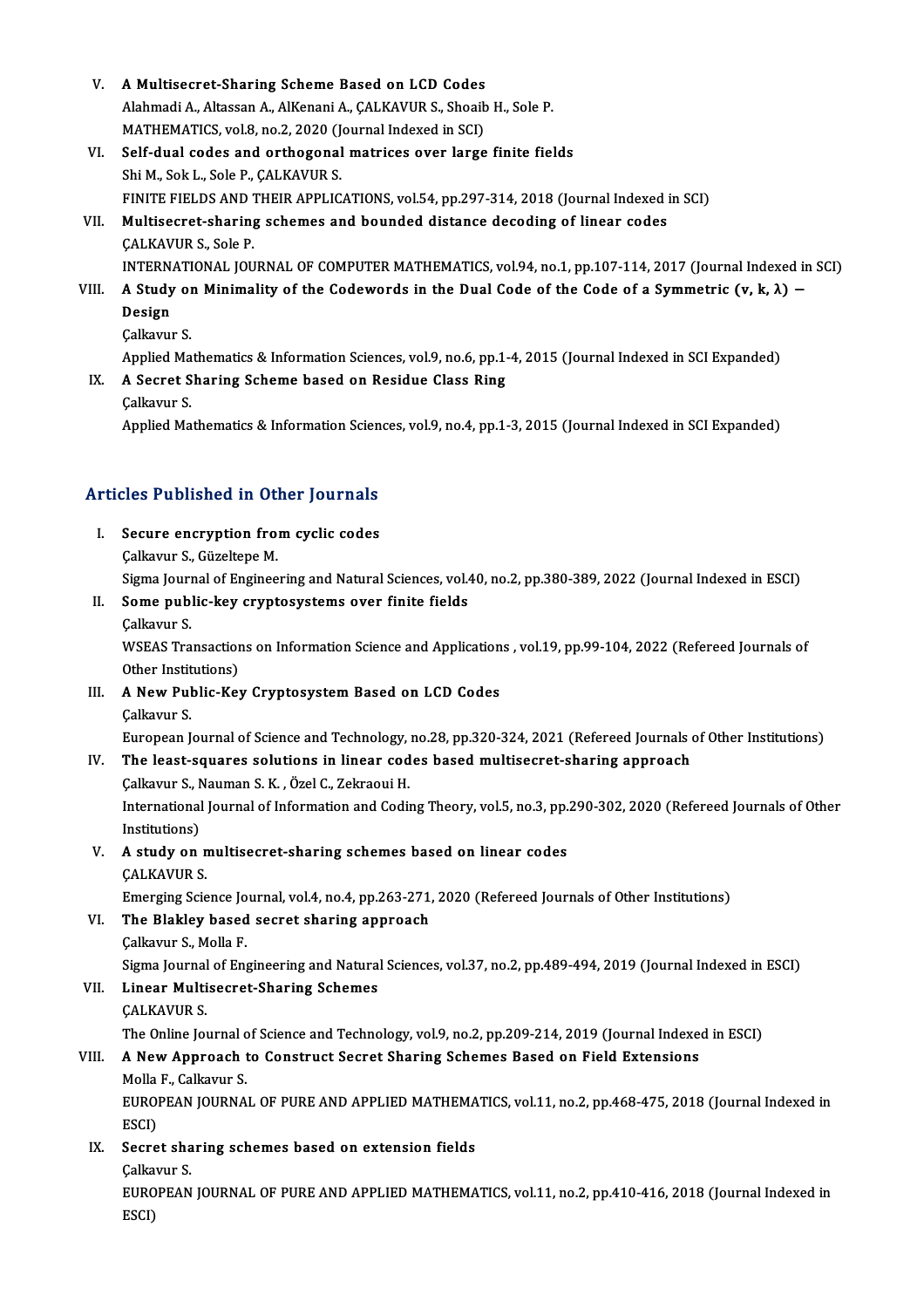| Х.     | Some Algebraic (n, n)-Secret Image Sharing Schemes<br>Çalkavur S                                                                                                        |
|--------|-------------------------------------------------------------------------------------------------------------------------------------------------------------------------|
|        | Applied Mathematical Sciences, vol.11, no.56, pp.2807-2815, 2017 (Refereed Journals of Other Institutions)                                                              |
| XI.    | Some Secret Sharing Schemes Based on the Finite Fields                                                                                                                  |
|        | <b>ÇALKAVUR S</b>                                                                                                                                                       |
|        | Computer Technology and Application, vol.7, pp.269-272, 2016 (Refereed Journals of Other Institutions)                                                                  |
| XII.   | Secret Sharing Schemes and Syndrome Decoding<br><b>ÇALKAVUR S</b>                                                                                                       |
|        | Journal of Mathematics and Statistical Science, vol.2, no.12, pp.741-750, 2016 (Refereed Journals of Other                                                              |
|        | Institutions)                                                                                                                                                           |
| XIII.  | A New Method to Construct Secret Sharing Schemes Based on Linear Codes                                                                                                  |
|        | <b>CALKAVUR S.</b>                                                                                                                                                      |
|        | Journal of Computer Technology and Application, vol.5, no.2, 2015 (Refereed Journals of Other Institutions)                                                             |
| XIV.   | Secret Sharing Schemes Based on the Dual Code of the Code of a Symmetric, $(v \nvert k, \lambda)$ - Design and                                                          |
|        | <b>Minimal Access Sets</b>                                                                                                                                              |
|        | Çalkavur S.                                                                                                                                                             |
|        | Journal of Computer Technology and Application,, vol.2, no.5, pp.1-7, 2015 (Refereed Journals of Other                                                                  |
|        | Institutions)                                                                                                                                                           |
| XV.    | A Secret Sharing Scheme Based on a Symmetric v k lambda Design                                                                                                          |
|        | <b>ÇALKAVUR S</b>                                                                                                                                                       |
|        | International Journal of Engineering Science and Innovative Technology (IJESIT), vol.3, no.4, pp.512-514, 2014                                                          |
| XVI.   | (Refereed Journals of Other Institutions)<br>A Secret Sharing Scheme Based on the Cyclic Groups                                                                         |
|        | <b>ÇALKAVUR S.</b>                                                                                                                                                      |
|        | International Journal of Engineering Science and Innovative Technology (IJESIT), vol.3, no.3, pp.320-323, 2014                                                          |
|        | (Refereed Journals of Other Institutions)                                                                                                                               |
| XVII.  | The Relation Between the Secret Sharing Schemes Based on Linear Codes and Syndrome Decoding                                                                             |
|        | Çalkavur S.                                                                                                                                                             |
|        | Pensee Journal, vol.76, no.4, pp.292-295, 2014 (Refereed Journals of Other Institutions)                                                                                |
| XVIII. | <b>Binary Cyclic Codes and Minimal Codewords</b>                                                                                                                        |
|        | Çalkavur S.                                                                                                                                                             |
|        | Computer Technology and Application, vol.4, no.9, pp.486-489, 2013 (Refereed Journals of Other Institutions)                                                            |
| XIX.   | A Relationship Between the Weight Enumerators and Minimal Codewords                                                                                                     |
|        | Çalkavur S                                                                                                                                                              |
| XX.    | Journal of Mathematics and System Science, vol.3, no.8, pp.409-411, 2013 (Refereed Journals of Other Institutions)<br>A Study on Minimal Codewords in the Hamming Codes |
|        | Çalkavur S                                                                                                                                                              |
|        | Journal of Mathematics and System Science, vol.3, no.6, pp.279-281, 2013 (Refereed Journals of Other Institutions)                                                      |
|        |                                                                                                                                                                         |
|        |                                                                                                                                                                         |

### Books&Book Chapters

I. Code Based Secret Sharing Schemes re & Book dimpters<br>Code Based Secret Sharing Schemes<br>Calkavur S., Bonnecaze A., Cruz R. D., Solé P.<br>World Scientific Publishing, Singapore, 2022 Code Based Secret Sharing Schemes<br>Çalkavur S., Bonnecaze A., Cruz R. D., Solé P.<br>World Scientific Publishing, Singapore, 2022<br>A. Study on Multisearst Sharing Schemes

# Calkavur S., Bonnecaze A., Cruz R. D. , Solé P.<br>World Scientific Publishing , Singapore, 2022<br>II. A Study on Multisecret-Sharing Schemes Based on Linear Codes<br>Collmaur S World Scien<br>**A Study of**<br>Çalkavur S.<br>in: Now Tre

Calkavur S.<br>in: New Trends in Technical, Natural Sciences, Engineering and Health Sciences, Prof. Qurban QUASIMOV,Ph.D. Assoc. Prof. Mirvari AGAYEVA,Ph.D, Editor, Duval House Publishing / Les Éditions Duval, Inc., İzmir, pp.65-73, 2022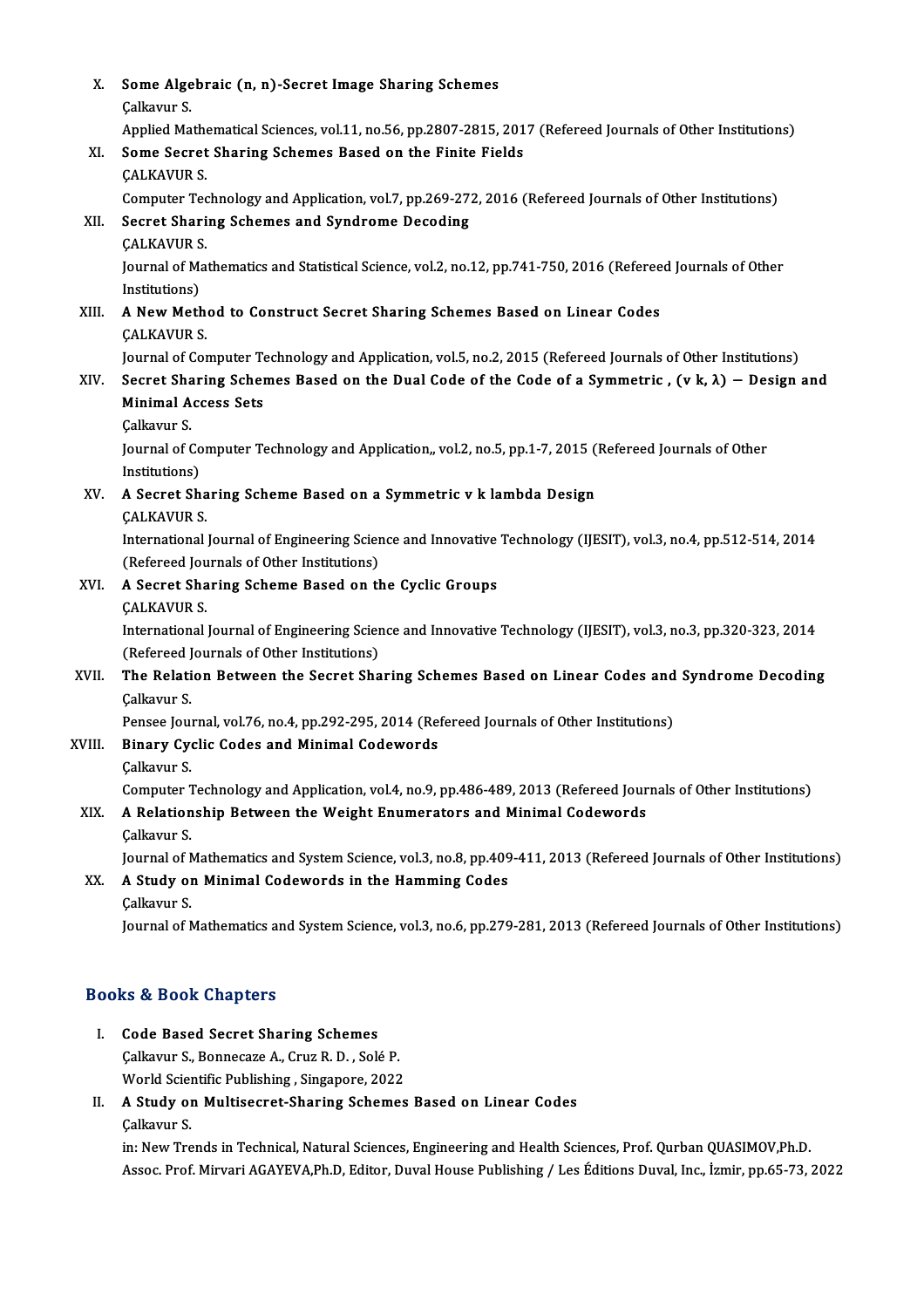# Refereed Congress / Symposium Publications in Proceedings<br>Refereed Congress / Symposium Publications in Proceedings

| Refereed Congress / Symposium Publications in Proceedings |                                                                                                                    |  |
|-----------------------------------------------------------|--------------------------------------------------------------------------------------------------------------------|--|
| Ι.                                                        | The McEliece Based Public-key Cryptosystem Approach<br>Çalkavur S., Akıntürk M. K.                                 |  |
|                                                           | 5. International Conference on Life and Engineering Sciences, Antalya, Turkey, 19 - 22 May 2022, pp.98             |  |
| П.                                                        | The polynomials over finite fields based public-key encryption approach                                            |  |
|                                                           | Çalkavur S                                                                                                         |  |
|                                                           | n 1st International Conference on Engineering and Applied Natural Sciences, Konya, Turkey, 10 - 13 May 2022,       |  |
|                                                           | pp 45-51                                                                                                           |  |
| Ш.                                                        | Secure Encryption over the Ring F2+uF2+vF2+uvF2                                                                    |  |
|                                                           | Şolt N., Çalkavur S., Güzeltepe M.                                                                                 |  |
|                                                           | 2nd International Conference on Applied Engineering and Natural Sciences, Konya, Turkey, 10 - 13 March 2022,       |  |
|                                                           | pp 50-54                                                                                                           |  |
| IV.                                                       | A new public-key cryptosystem based on LCD codes                                                                   |  |
|                                                           | Calkavur S.                                                                                                        |  |
|                                                           | 1st International Conference on Applied Engineering and Natural Sciences, Konya, Turkey, 1 - 03 November 2021,     |  |
|                                                           | vol 1, no 1, pp 320-324                                                                                            |  |
| V.                                                        | Multisecret-Sharing Schemes with Symmetric Designs                                                                 |  |
|                                                           | Çalkavur S., Özel C.                                                                                               |  |
|                                                           | InternationalScience and Technology Conference, Praha, Czech Republic, 2 - 05 July 2019                            |  |
| VI.                                                       | <b>Linear Multisecret-Sharing Schemes</b>                                                                          |  |
|                                                           | <b>CALKAVUR S</b>                                                                                                  |  |
|                                                           | International Science and Technology Conference, Paris, France, 18 - 21 July 2018                                  |  |
| VII.                                                      | A Study on Multisecret-Sharing Schemes                                                                             |  |
|                                                           | <b>ÇALKAVUR S</b>                                                                                                  |  |
|                                                           | 5th International Conference on Pure and Applied, Sciences: Sustainable, Dubai, United Arab Emirates, 28 - 30 June |  |
|                                                           | 2018                                                                                                               |  |
| VIII.                                                     | Secret Sharing Schemes Based on Extension Fields                                                                   |  |
|                                                           | <b>ÇALKAVUR S</b>                                                                                                  |  |
|                                                           | IECMSA 2017 (International Eurasian Conference on Mathematical Sciences and Applications, Budapest, Hungary,       |  |
|                                                           | 15 - 18 August 2017                                                                                                |  |
| IX.                                                       | <b>Secret Sharing Schemes and Syndrome Decoding</b><br>Çalkavur S                                                  |  |
|                                                           | The 5th International Conference on Control and Optimization with Industrial Applications, Baku, Azerbaijan, 27 -  |  |
|                                                           | 29 August 2015, vol 5, pp 400                                                                                      |  |
| Х.                                                        | Some algebraic n n threshold schemes                                                                               |  |
|                                                           | <b>CALKAVUR S., PATRICK S.</b>                                                                                     |  |
|                                                           | Sixth International Conference on Modeling, Simulation and Applied Optimization (ICMSAO'15), İstanbul, Turkey,     |  |
|                                                           | 27 - 29 May 2015                                                                                                   |  |
| XI.                                                       | A New Method to Construct Secret Sharing Schemes Based on Linear Codes                                             |  |
|                                                           | <b>ÇALKAVUR S</b>                                                                                                  |  |
|                                                           | Third International Eurasian Conference on Mathematical Sciences and Applications (IECMSA 2014), VİYANA,           |  |
|                                                           | Austria, 25 - 28 August 2014, vol.3, pp.297                                                                        |  |
| XII.                                                      | A Study on the Number of Minimal Access Set in the Secret Sharing Scheme Based on the Dual Code                    |  |
|                                                           | of the Code of a Symmetric (v, k, $\lambda$ ) - Design                                                             |  |
|                                                           | Çalkavur S., Balkanay E.                                                                                           |  |
|                                                           | Second International Eurasian Conference on Mathematical Sciences and Applications (IECMSA 2013), Sarajevo,        |  |
|                                                           | Bosnia And Herzegovina, 26 - 29 August 2013                                                                        |  |
| XIII.                                                     | A Study on Minimal Codewords of the Codes Associated with the Symmetric v k lambda Designs                         |  |
|                                                           | Balkanay E., Çalkavur S.                                                                                           |  |

First International Eurasian Conference on Mathematical Sciences and Applications, Priștine, Kosova, 3 - 07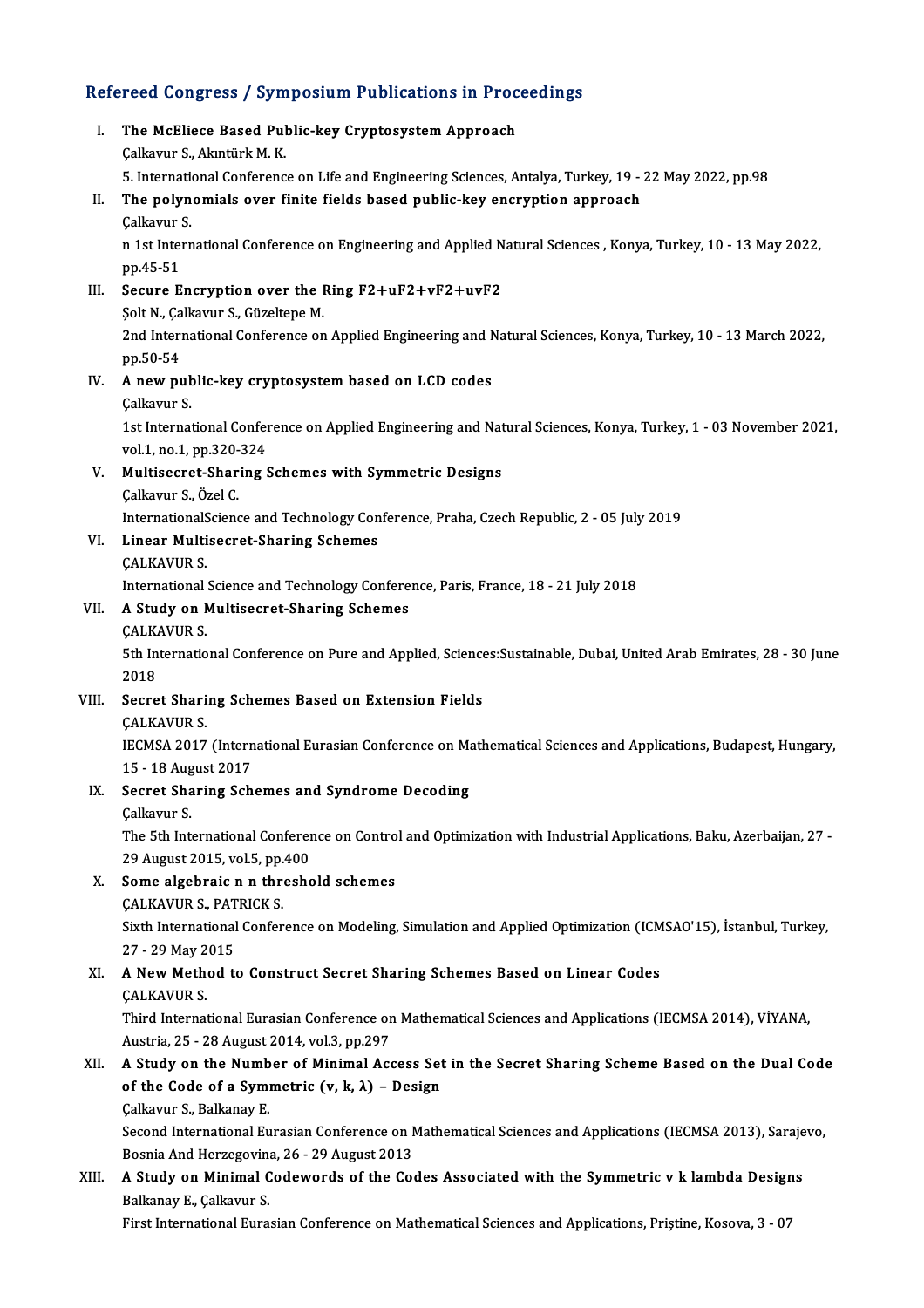# Memberships / Tasks in Scientific Organizations

Memberships / Tasks in Scientific Organizations<br>5) International Engineering and Technology Institute (IETI), Honorary Member, 2015 - Continues, Turkey<br>David Bublishing Company, Member of Science Committee, 2013 - Continue Promborompe / Taono in Sciencino organizations<br>5) International Engineering and Technology Institute (IETI), Honorary Member, 2015 - Continues, Tui<br>David Publishing Company, Member 2006, Continues Turkey 5) International Engineering and Technology Institute (IETI)<br>David Publishing Company, Member of Science Committee, 2<br>Türk Matematik Derneği, Member, 2006 - Continues, Turkey<br>International Transastions on InformationScienc David Publishing Company, Member of Science Committee, 2013 - Continues, United States Of America<br>Türk Matematik Derneği, Member, 2006 - Continues, Turkey<br>International Transactions on InformationScience (IEICE),, Member,

## **Scientific Refereeing**

Scientific Refereeing<br>COMPUTER JOURNAL, Journal Indexed in SCI-E, May 2022<br>Sequrity and Privegy Journal Indexed in ESCI, May 2022 Securiting recreasing<br>COMPUTER JOURNAL, Journal Indexed in SCI-E, May 202:<br>Security and Privacy, Journal Indexed in ESCI, May 2022<br>Security and Privacy, Journal Indexed in ESCI, March 202 Security and Privacy, Journal Indexed in ESCI, March 2022<br>JOURNAL OF MATHEMATICS. SCI Journal. March 2022 Security and Privacy, Journal Indexed in ESCI, May 2022 SIGNAL PROCESSING-IMAGE COMMUNICATION, SCI Journal, February 2022 JOURNAL OF MATHEMATICS, SCI Journal, March 2022<br>SIGNAL PROCESSING-IMAGE COMMUNICATION, SCI Journal, February 2022<br>SIGNAL PROCESSING-IMAGE COMMUNICATION, SCI Journal, September 2021<br>DISCRETE ARRI JED MATHEMATICS, SCI Journa SIGNAL PROCESSING-IMAGE COMMUNICATION, SCI Journal,<br>SIGNAL PROCESSING-IMAGE COMMUNICATION, SCI Journal,<br>DISCRETE APPLIED MATHEMATICS, SCI Journal, June 2021<br>SIGNAL PROCESSING IMAGE COMMUNICATION, SCI Journal SIGNAL PROCESSING-IMAGE COMMUNICATION, SCI Journal, September<br>DISCRETE APPLIED MATHEMATICS, SCI Journal, June 2021<br>SIGNAL PROCESSING-IMAGE COMMUNICATION, SCI Journal, May 2021<br>European Journal Of Bure and Applied Mathemati DISCRETE APPLIED MATHEMATICS, SCI Journal, June 2021<br>SIGNAL PROCESSING-IMAGE COMMUNICATION, SCI Journal, May 2021<br>European Journal Of Pure and Applied Mathematics, Journal Indexed in ESCI, April 2021<br>Dürce University Journ SIGNAL PROCESSING-IMAGE COMMUNICATION, SCI Journal, May 2021<br>European Journal Of Pure and Applied Mathematics, Journal Indexed in ESCI, April 202<br>Düzce University Journal of Science & Technology, Other Indexed Journal, Mar European Journal Of Pure and Applied Mathematics, Journal Indexed in E.<br>Düzce University Journal of Science & Technology, Other Indexed Journal,<br>SIGNAL PROCESSING-IMAGE COMMUNICATION, SCI Journal, March 2021<br>Punish Univers Düzce University Journal of Science & Technology, Other Indexed Journal, March 2021<br>SIGNAL PROCESSING-IMAGE COMMUNICATION, SCI Journal, March 2021<br>Punjab University Journal of Mathematics, Journal Indexed in ESCI, February Sigma Journal of Engineering and Natural Sciences, Journal Indexed in ESCI, January 2021 European Journal Of Pure and Applied Mathematics, Journal Indexed in ESCI, December 2020 Sigma Journal of Engineering and Natural Sciences, Journal Indexed in ESCI, January 2021<br>European Journal Of Pure and Applied Mathematics, Journal Indexed in ESCI, December 2020<br>European Journal of Pure And Applied Mathema European Journal Of Pure and Applied Mathematics, Journal Inde<br>European Journal of Pure And Applied Mathematics, Journal Inde<br>IEEE COMMUNICATIONS LETTERS, SCI Journal, September 2020<br>TURKISH JOURNAL OF MATHEMATICS, SCI Jou European Journal of Pure And Applied Mathematics, Journal In<br>IEEE COMMUNICATIONS LETTERS, SCI Journal, September 202<br>TURKISH JOURNAL OF ELECTRICAL ENCINEERING AND COMP<br>TURKISH JOURNAL OF ELECTRICAL ENCINEERING AND COMP IEEE COMMUNICATIONS LETTERS, SCI Journal, September 2020<br>TURKISH JOURNAL OF MATHEMATICS, SCI Journal, May 2020<br>TURKISH JOURNAL OF ELECTRICAL ENGINEERING AND COMPUTER SCIENCES, SCI Journal, February 2020<br>European Journal of TURKISH JOURNAL OF MATHEMATICS, SCI Journal, May 2020<br>TURKISH JOURNAL OF ELECTRICAL ENGINEERING AND COMPUTER SCIENCES, SCI Journal,<br>European Journal of Pure and Applied Mathematics, Journal Indexed in ESCI, October 2018<br>SI TURKISH JOURNAL OF ELECTRICAL ENGINEERING AND COMPUTER SC.<br>European Journal of Pure and Applied Mathematics, Journal Indexed in<br>SIGNAL PROCESSING-IMAGE COMMUNICATION, SCI Journal, May 2018<br>Sigma Journal of Engineering and European Journal of Pure and Applied Mathematics, Journal Indexed in ESCI, October 2<br>SIGNAL PROCESSING-IMAGE COMMUNICATION, SCI Journal, May 2018<br>Sigma Journal of Engineering and Natural Sciences, Journal Indexed in ESCI, SIGNAL PROCESSING-IMAGE COMMUNICATION, SCI Journal, May 2018<br>Sigma Journal of Engineering and Natural Sciences, Journal Indexed in ESCI, June 2016<br>APPLIED MATHEMATICS & INFORMATION SCIENCES, Journal Indexed in SCI-E, Octob Sigma Journal of Engineering and Natural Sciences, Journal Indexed in ESCI, June 2016<br>APPLIED MATHEMATICS & INFORMATION SCIENCES, Journal Indexed in SCI-E, October 201<br>Journal of Computer Technology and Applications, Other Journal of Computer Technology and Applications, Other Indexed Journal, November 2013<br>Tasks In Event Organizations

Tasks In Event Organizations<br>Çalkavur S., 1) ISAS 2018 (International Symposium on Recent Advances in Vocational Sciences), Scientific Congress,<br>Antalya Turkay Nisan 2018 Antalya, Turkey, Nisan 2018<br>Antalya, Turkey, Nisan 2018<br>Antalya, Turkey, Nisan 2018 Antalya, Turkey, Nisan 2018<br>Citations

Total Citations (WOS):25 h-index (WOS):3

# Scholarships